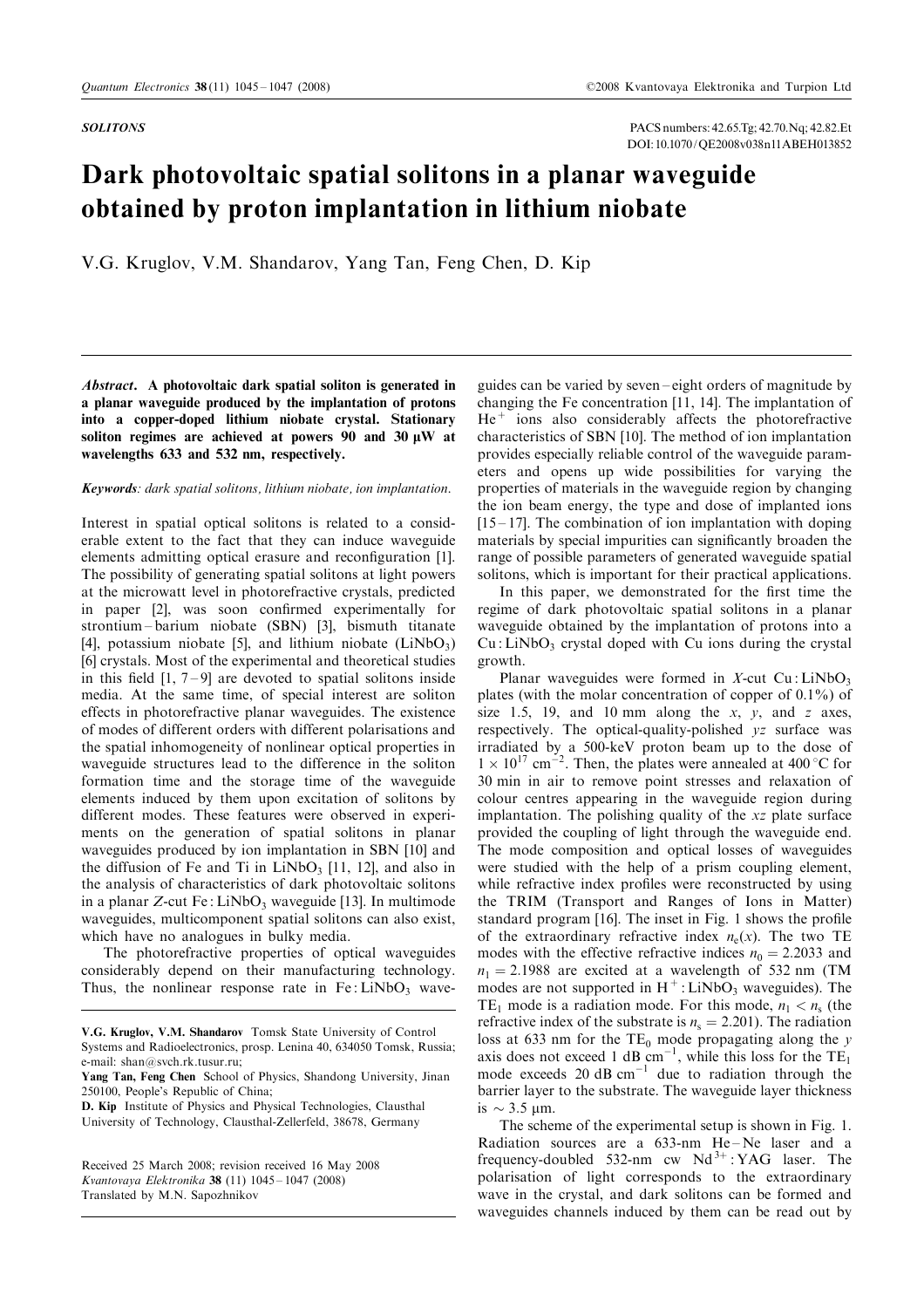

Figure 1. Scheme of the experimental setup and profile of the extraordinary refractive index of the waveguide: (C) collimator; (GP) glass plate; (P) prism; (BSC) beamsplitter cube; (S) shutter blocking beams; (MO) microobjective; (W) waveguide; (IL) imaging lens.

radiation at the same of different wavelengths. The diameters of the light beams are equalised with the help of collimator C and their coaxial propagation is adjusted with the help of prism P and beamsplitter cube BSC. Light is focused by microobjectives MO with the magnification 3.7 $^{\times}$ or  $8^{\times}$  on the end-face of a planar waveguide. To generate dark solitons, light beams with out-of-phase fields in different halves of the aperture are required [\[6\].](#page-2-0) We obtained such beams by inserting a thin glass plate GP into the beam, which blocked half its aperture and provided the required phase shift being properly oriented [\[11\].](#page-2-0) The image of the output plane of the waveguide is projected on a CCD camera by an imaging lens IL. The glass plate is periodically removed from the beam during the readout time  $(\sim 1 \text{ s})$ . This allows us to study the time evolution of the readout beam field caused by the induction of a nonlinear lens by the forming beam. In addition, this lens can be probed by a light

beam at a different wavelength, which is blocked with a shutter S during soliton formation and is `switched on' during readout, when the forming beam is blocked.

Figure 2 shows the evolution of the fields of the forming and reading beams during the excitation of a dark photovoltaic spatial soliton by the 633-nm beam and read-out of a waveguide channel induced by it at 532 nm. The forming beam with a hole of width (FWHM)  $\sim$  12  $\mu$ m in the intensity distribution in the input plane of the waveguide and  $\sim$  120 µm in its output plane had the power  $P_{\text{in}}$ 90  $\mu$ W, while the readout beam power was  $\sim 1 \mu$ W. Already after  $2 - 5$ -min exposures, the hole in the intensity distribution in the output plane was narrowed down and the light field was localised in the readout beam.

For  $t = 15 - 18$  min, the diffraction divergence of the readout beam in the waveguide plane was almost completely compensated due to its capture by the channel waveguide induced by the dark soliton field. In the case of the forming beam at 532 nm with  $P_{in} = 30 \mu W$ , the soliton regime was achieved for  $\sim$  4 min. The storage time of induced waveguide channels in the absence of a special illumination was a few hours. During continuous readout by light at 532 nm and  $P_{\text{in}} = 1 - 100 \mu W$ , a channel waveguide induced by a soliton was 'erased' for the time from  $10-20$  min to a few seconds.

Figure 3 demonstrates the dependences of the readout beam width in the output plane of the waveguide on the readout time for  $P_{in} = 20$  and 1 µW. The storage time of the induced waveguide cannels proved to be considerable shorter than that for photorefractive gratings in the  $Cu: LiNbO<sub>3</sub>$  substrate, which is explained by the increase in the conductivity of the material in the barrier layer due to implantation (this effect was earlier observed in ionimplanted SBN waveguides [\[10\]\)](#page-2-0).

Thus, we have demonstrated experimentally the generation of dark photovoltaic spatial solitons by light beams



Figure 2. Light field intensity distributions and corresponding intensity profiles of the forming (a) and readout (b) beams in the output plane of the waveguide in the linear regime ( $t = 0$ , circles) and in the dark spatial soliton regime ( $t = 17$  min, solid curves).